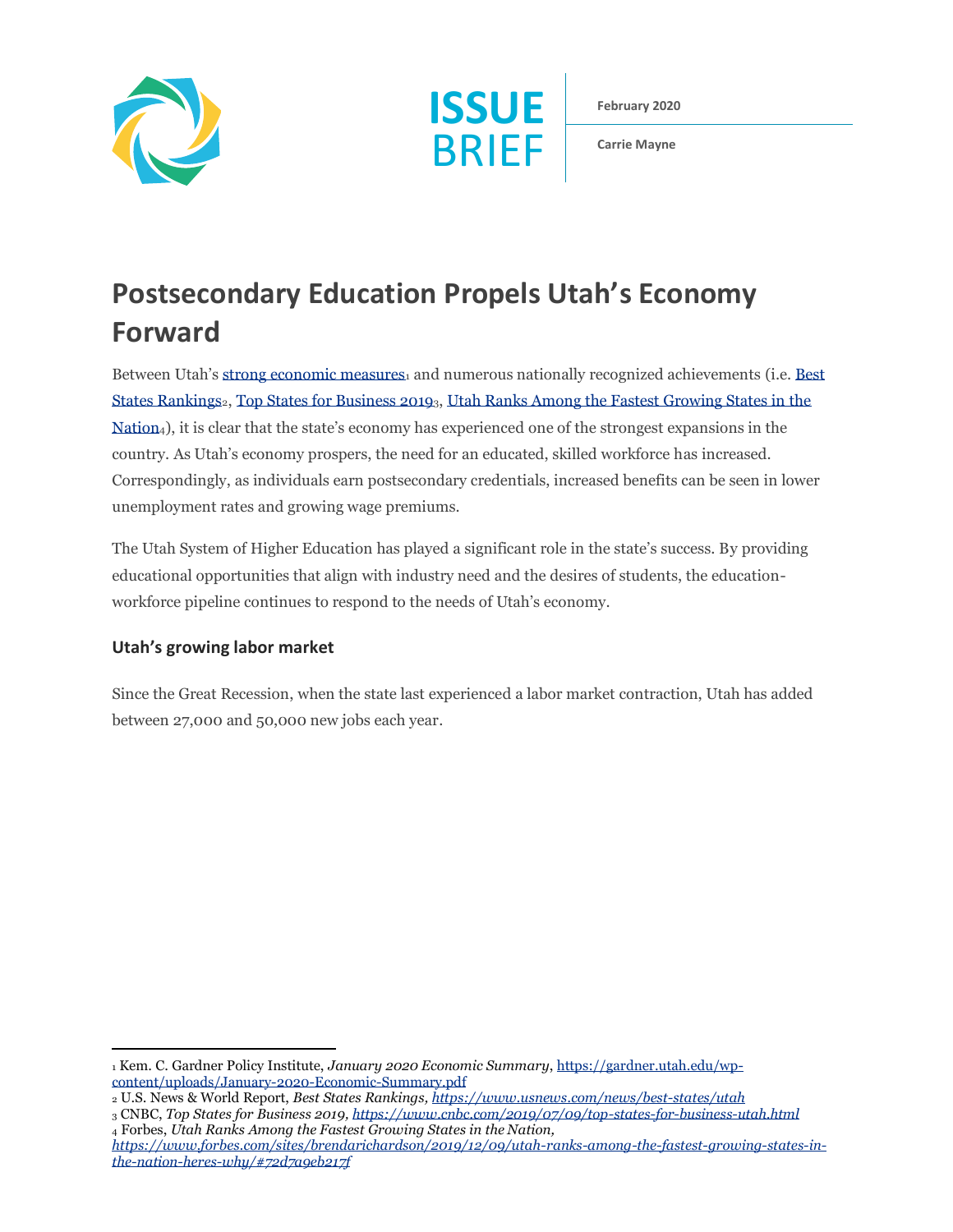

Unemployment has also steadily trended downward, reaching rates below 3.0% at the close of the decade.



## Utah Monthly Unemployment Rate, 2012-2019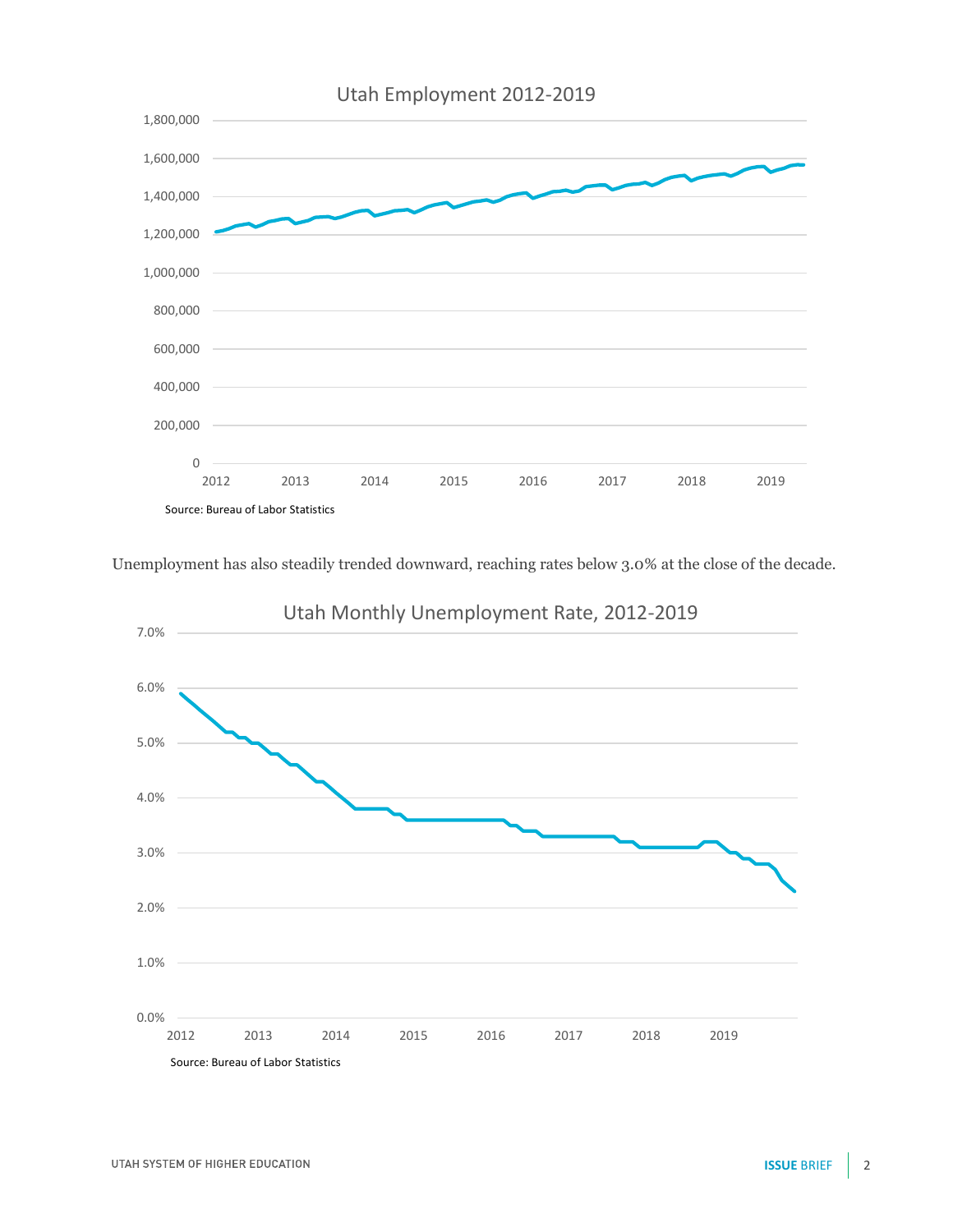#### **Utah's higher education system provides the skilled labor needed to grow the economy**

To address the growing demand for skilled workers in the state, labor supply had to expand to meet the needs of businesses looking to increase production. The primary source of labor supply growth is the education system, where individuals gain knowledge, skills, and abilities employers need to expand production of their goods and the provision of services.

Institutions of higher education play a central role in creating the labor supply to meet the growing demand, thus fueling the economic engine of our state. Each year as more than 37,000 jobs were added to the economy, enrollment in USHE's eight public colleges and universities averaged roughly 175,000 students.



Source: Utah System of Higher Education, Fall Full Time Equivalent Student

Students attending the higher education institutions completed an average of 34,400 certificates and degrees per year, preparing them to fill open jobs in the economy. Of the roughly 22,800 students who completed a degree or certificate in 2014 and did not return to a Utah public institution for additional education, nearly 75% of them were working for Utah employers the following year and 64% were still employed in Utah in 2019.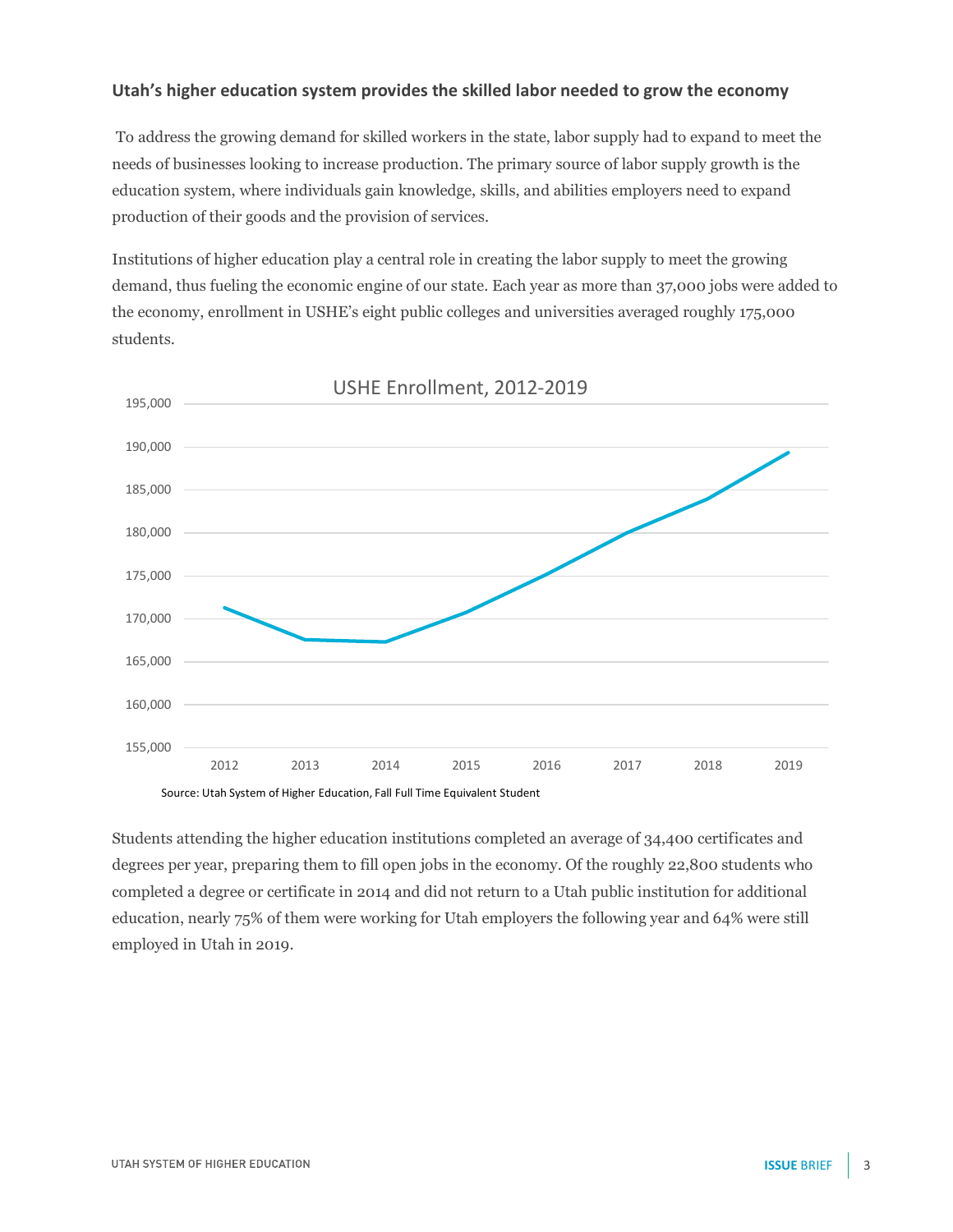

#### **Economic benefits of postsecondary education**

Earning degrees and certificates (and therefore elevating the educational attainment of the state population) has both measurable and immeasurable benefits.

As of 2017, an increase in one's education level from high school diploma to just some college increases an individual's annual earnings by an average of \$3,300. Completing a bachelor's degree includes a wage premium over \$15,000.

| Median Earnings of Utahns Age 25 and Older, 2017                        |                        |  |
|-------------------------------------------------------------------------|------------------------|--|
| <b>Education Level</b>                                                  | <b>Median Earnings</b> |  |
| All Education Levels                                                    | \$38,828               |  |
| Less than High School Diploma                                           | \$27,134               |  |
| High School Diploma or Equivalent                                       | \$31,280               |  |
| Some College or Associate Degree                                        | \$34,534               |  |
| Bachelor's Degree                                                       | \$47,092               |  |
| Graduate or Professional Degree                                         | \$70,156               |  |
| Source: U.S. Census Bureau, American Community Survey, 1-year estimates |                        |  |

A current picture of individuals working for a Utah employer who completed a degree or certificate five years ago shows median annual wages that had increased, depending on the award level, between \$10,000 and \$41,000. Earnings increases are not only beneficial to the individual, but also to the state as UTAH SYSTEM OF HIGHER EDUCATION **ISSUE** BRIEF 4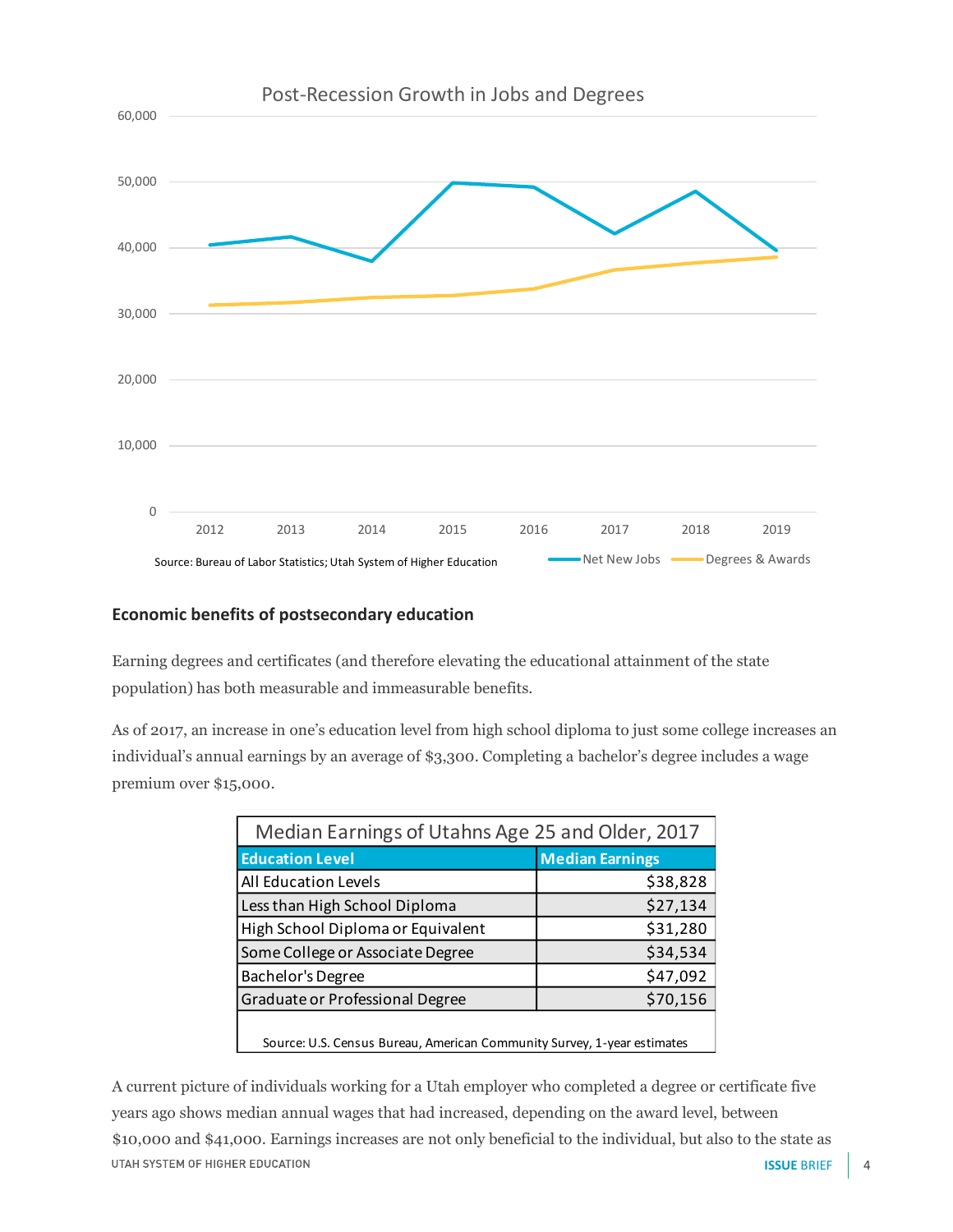a whole through taxable income increases, increases in purchases, and improvements in overall economic stability.

While the statewide unemployment rate has trended downward over this expansionary period to levels below 3.0%, Utahns with postsecondary credentials have seen their unemployment rates drop even lower. In 2017, those with some postsecondary education experienced unemployment rates between 1 and 1.5 percentage points below those with only a high school diploma, indicating that postsecondary education not only results in higher paying jobs for USHE students but also considerably lowers the likelihood of experiencing spells of unemployment.

| Unemployment Rates of Utahns Age 25 and Older, 2017                     |                          |  |
|-------------------------------------------------------------------------|--------------------------|--|
| <b>Education Level</b>                                                  | <b>Unemployment Rate</b> |  |
| Less than High School Diploma                                           | 5.2%                     |  |
| High School Diploma or Equivalent                                       | 3.4%                     |  |
| Some College or Associate Degree                                        | 2.4%                     |  |
| Bachelor's Degree or Higher                                             | 2.0%                     |  |
| Source: U.S. Census Bureau, American Community Survey, 1-year estimates |                          |  |

Source: U.S. Census Bureau, American Community Survey, 1-year estimates

#### **Higher education meets Utah's workforce demand**

Generally speaking, markets operate most efficiently when supply meets demand. In labor markets this means that not only are there enough available workers to meet the volume of demand generated by employers, but that the mix of education, training, and skills held by the labor pool matches the specific needs of growing industries.

Utah is known as one of the most economically diverse states in the nation, so a large variety of skilled workers is needed to meet demand. In 2019, all major industry sectors posted net growth in jobs, with the largest growth volume occurring in professional and business services; trade, transportation and utilities; education and health services; and leisure and hospitality.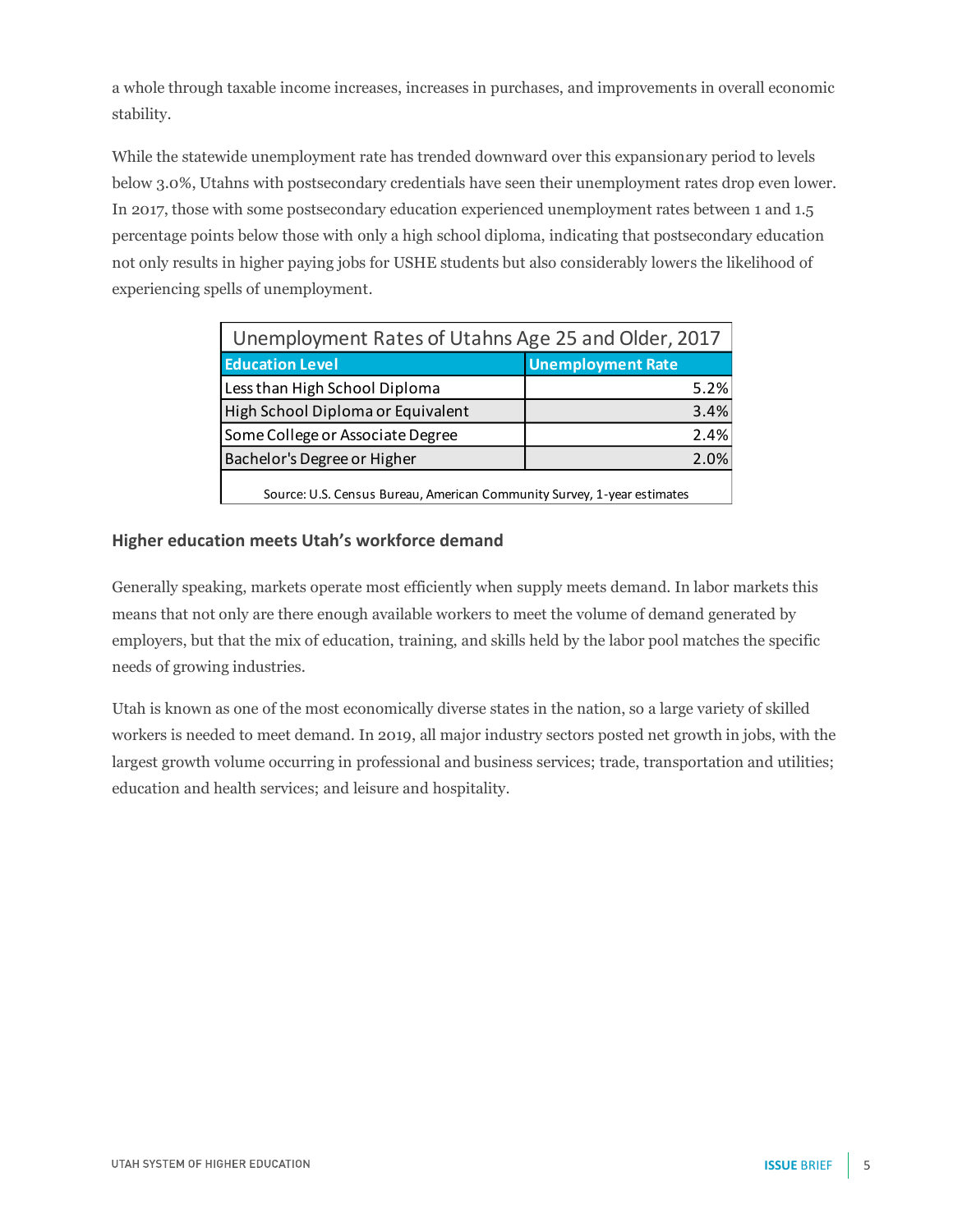

<sup>2019</sup> New Jobs by Industry

#### **Most common programs of study align with workforce needs**

USHE's 2014 graduates held jobs in a variety of industries in 2019, and their patterns of employment show a responsiveness to Utah's diverse labor market. Overall, 2014 graduates were most likely to hold jobs in health care, education, and professional services. Other popular industries of employment included trade, transportation, and utilities, and financial services. All of these industries include jobs of various skill level and generally pay about-average salaries.

Source: Department of Workforce Services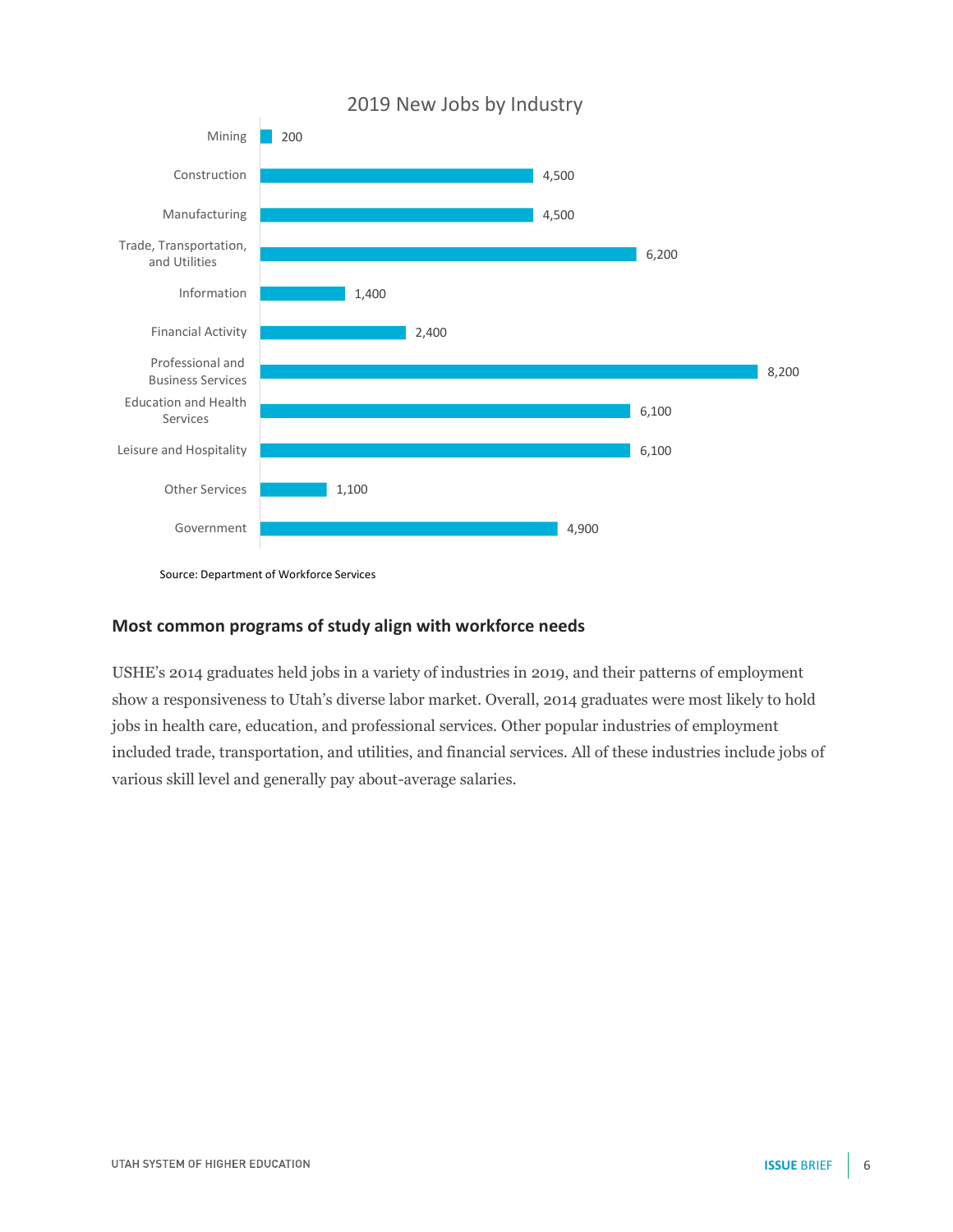| 5-Year Post Completion Employment for 2014 Cohort |                         |  |
|---------------------------------------------------|-------------------------|--|
|                                                   |                         |  |
| <b>Education and Health Services</b>              | 43.9%                   |  |
| <b>Professional and Business Services</b>         | 15.7%                   |  |
| Trade, Transportation, and Utilities              | 15.1%                   |  |
| <b>Public Administration</b>                      | 6.1%                    |  |
| Manufacturing                                     | 4.7%                    |  |
| Construction                                      | 3.9%                    |  |
| <b>Financial Services</b>                         | 3.6%                    |  |
| Leisure and Hospitality                           | 3.3%                    |  |
| Other Services (except Public Administration)     | 2.0%                    |  |
| Information                                       | 1.9%                    |  |
|                                                   |                         |  |
|                                                   |                         |  |
| <b>Associate Degrees</b>                          |                         |  |
| Industry                                          | <b>Employment Share</b> |  |
| <b>Education and Health Services</b>              | 40.1%                   |  |
| <b>Professional and Business Services</b>         | 17.8%                   |  |
| Trade, Transportation, and Utilities              | 13.4%                   |  |
| <b>Financial Services</b>                         | 6.5%                    |  |
| Manufacturing                                     | 5.7%                    |  |
| <b>Public Administration</b>                      | 5.7%                    |  |
| Leisure and Hospitality                           | 3.4%                    |  |
| Construction                                      | 2.9%                    |  |
| Information                                       | 2.8%                    |  |
| Other Services (except Public Administration)     | 1.6%                    |  |
| Mining                                            | 0.2%                    |  |
|                                                   |                         |  |
|                                                   |                         |  |
| <b>Bachelor's Degrees</b>                         |                         |  |
| Industry                                          | <b>Employment Share</b> |  |
| <b>Education and Health Services</b>              | 37.3%                   |  |
| <b>Professional and Business Services</b>         | 19.7%                   |  |
| Trade, Transportation, and Utilities              | 11.6%                   |  |
| <b>Financial Services</b>                         | 8.0%                    |  |
| <b>Public Administration</b>                      | 6.5%                    |  |
| Manufacturing                                     | 6.1%                    |  |
| Information                                       | 3.6%                    |  |
| Leisure and Hospitality                           | 3.0%                    |  |
| Construction                                      | 2.7%                    |  |
| Agriculture, Forestry, Fishing and Hunting        | 0.2%                    |  |
| Mining                                            | 0.1%                    |  |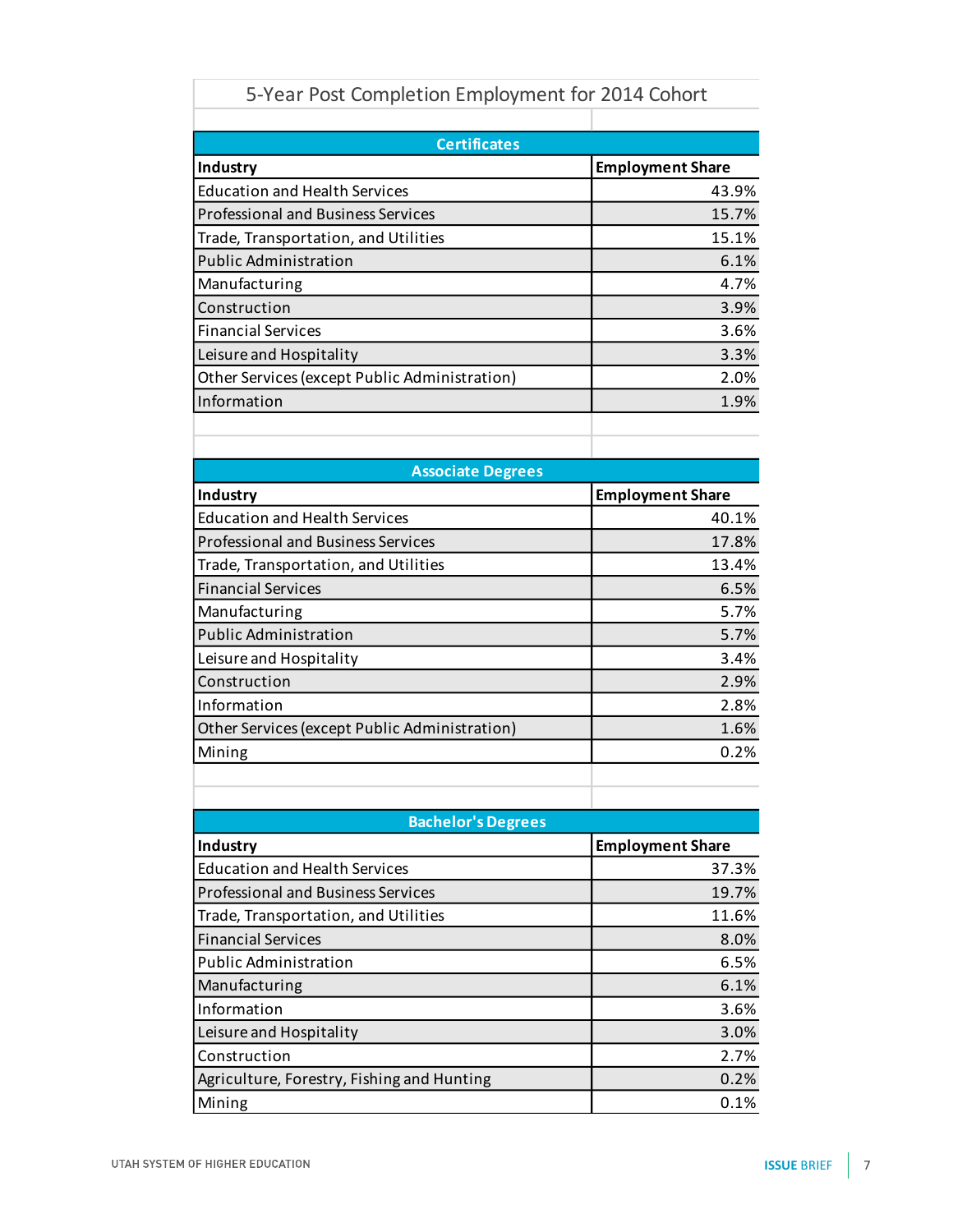| <b>Masters Degrees</b>                        |                         |  |
|-----------------------------------------------|-------------------------|--|
| Industry                                      | <b>Employment Share</b> |  |
| <b>Education and Health Services</b>          | 48.4%                   |  |
| <b>Professional and Business Services</b>     | 18.3%                   |  |
| Trade, Transportation, and Utilities          | 8.2%                    |  |
| <b>Financial Services</b>                     | 6.6%                    |  |
| <b>Public Administration</b>                  | 6.6%                    |  |
| Manufacturing                                 | 5.9%                    |  |
| Information                                   | 2.8%                    |  |
| Construction                                  | 1.3%                    |  |
| Leisure and Hospitality                       | 1.1%                    |  |
| Other Services (except Public Administration) | 0.6%                    |  |
|                                               |                         |  |

| <b>Professional Degrees</b>          |                         |  |
|--------------------------------------|-------------------------|--|
| Industry                             | <b>Employment Share</b> |  |
| <b>Education and Health Services</b> | 63.0%                   |  |
| Professional and Business Services   | 21.7%                   |  |
| Trade, Transportation, and Utilities | 9.0%                    |  |
| Public Administration                | 6.3%                    |  |